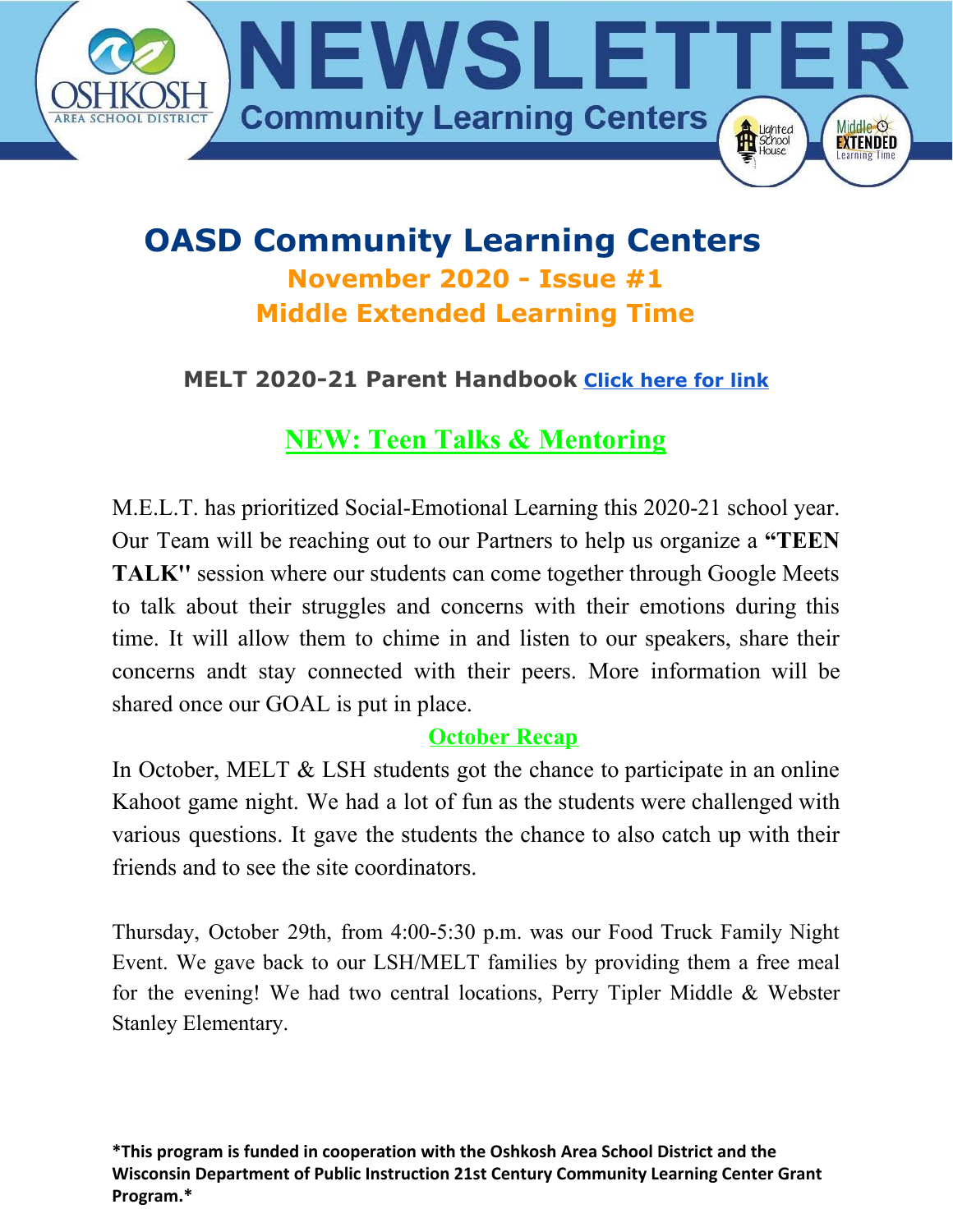#### **OASD Community Learning Centers Newsletter**



## **Virtual/In-Person Tutoring Available**

During this time that learning has switched to fully virtual in Model 4, we are not able to have MELT programming. In place of program, I am offering In-Person or Virtual Tutoring & Support to our students that attend MELT.

Time slots for tutoring will be available during my office hours, starting on Friday, September 25th. Virtual tutoring will be offered first and in-person tutoring will be available as needed.

Please email me at **megan.last@oshkosh.k12.wi.us** or call/text me @ **(920)410-3971** , to reserve a time slot.

**This school year has been nothing like other school years! Routines can change at any time. If you or your child/ren are having a hard time navigating all the new things this year please reach out, (**[megan.last@oshkosh.k12.wi.us](mailto:megan.last@oshkosh.k12.wi.us) **)**

*Here are some fun and easy activities* [Outdoor](https://docs.google.com/document/d/1zaDxyH7Ga6vLluKvS4myPZ331wQA8REhIh7Z1p6xBqg/edit?usp=sharing) Choice Board